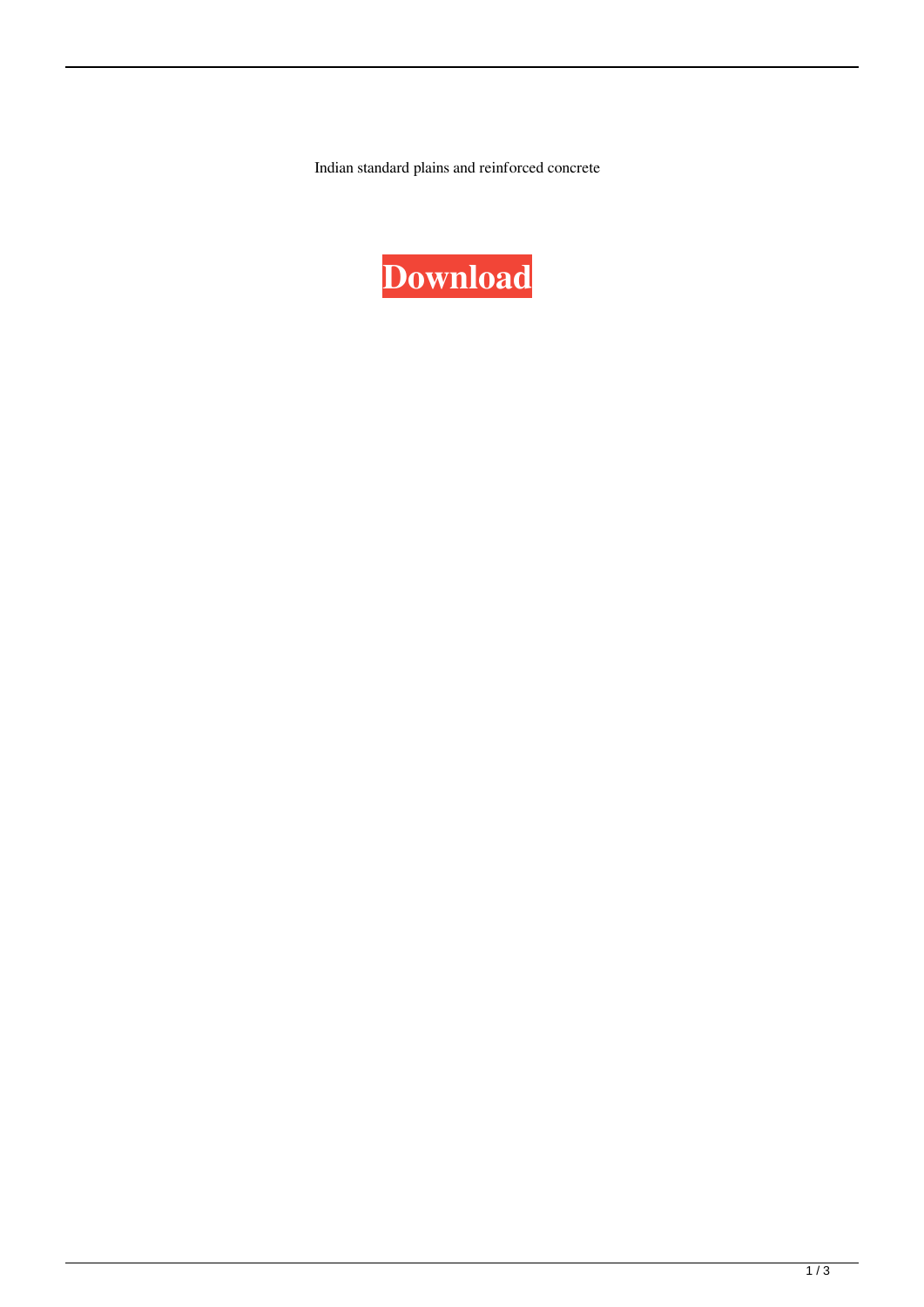IS 456 1978 Reinforced Concrete Design Manual, Second Edn Vol 1 IS 456 code 1978 Vol 2 IS 456 code 1978 Vol 3 IS 456 code 1978 Vol 4 IS 456 code 1978 Vol 5 IS 456 code 1978 Vol 6 IS 456 code 1978 Vol 7 IS 456 code 1978 Vol 8 IS 456 code 1978 Vol 9 IS 456 code 1978 Vol 10 IS 456 code 1978 2V IS 456 code 1978 IS 456-1978 CODE OF PRACTICE FOR PLAIN AND REINFORCED CONCRETE A1. 1.3 Probable future applicability This code has been prepared to meet the requirements of the standards based on regular concrete compositions which are widely used for the design and construction of buildings, highways and bridges. 1.4 Concrete for Plain and Reinforced Concrete This code does not prescribe as to the concrete to be used for plain and reinforced concrete. It is, however, expected that the following documents will serve as documents which relate to various concrete mixtures. General Tables Value of Difference between and (in percent) explanatory comments 1.7.1 Reference percentage 4. 6 2 4 26 7 4 19 2.7.3 1.8. 5 Simple conc. 2.8.6 Combination of cement and plain concrete 2.8.7 2.8.8 2.8.9 2.8.10 2.8.11 2.8.12 2.8.13 2.9.1 0. 02 Admixture 3. 1.10 2.9.2 cement (kg/m3) 2.9.3 2.9.4 Reference percentage 4. 9 2.9.5 Difference between and (in percent) 2.9.6 2.9.7 Superconc. 2.10.1 2.10.2 4. 15 2.10